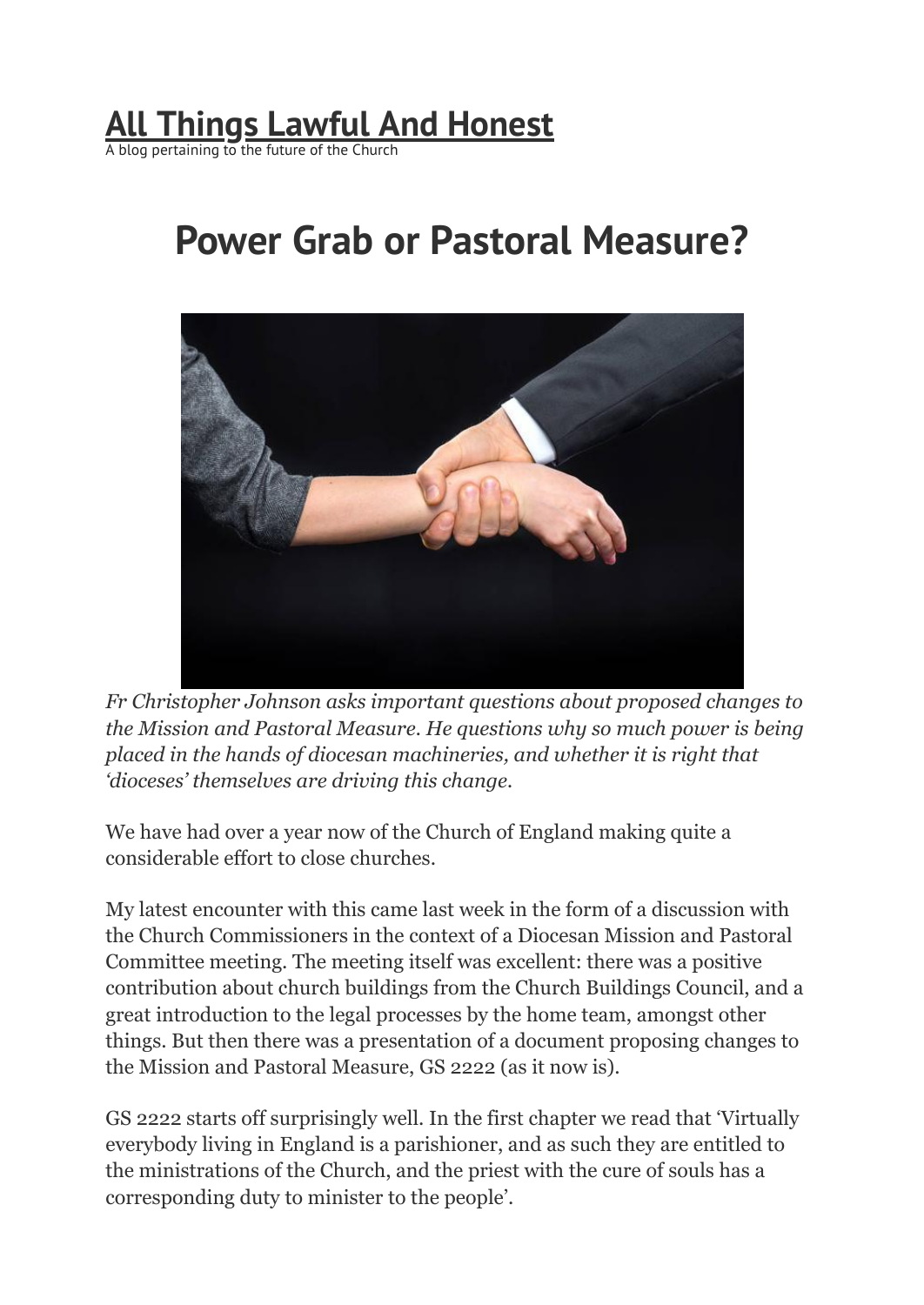It substantiates this by reference to *The Archbishop's Committee on Church and State* (1916), noting that 'The incumbent has from early times been under obligation to baptise infants, to admit parishioners… to Holy Communion, to solemnize their marriages, to visit their sick, and to bury the dead dying within the district in the churchyard or other parochial cemetery. Parishioners have a legal right to demand from their parson these and all other ministrations belonging to the cure of souls'. What a beautifully balanced statement of rights and responsibilities this is: people and parsons, being the Church of England, worshipping God, serving the nation.

But as we move away from statements about our historic context, another actor comes into the scene: 'the Diocese'. There are 98 references to 'the diocese' or 'dioceses' in the document, and it is interesting to see what this hitherto historically minor character has to say.

To begin with, we learn that it was discussion with 'dioceses' which prompted this review of the Mission and Pastoral Measure. Then we learn that, having prompted the review, it is 'dioceses' which have so far been consulted about it, especially through 'Diocesan Secretaries, Archdeacons, Pastoral Secretaries and their Closed Church and property officers', who believe they should have more autonomy.

This desire of 'dioceses' manifests itself in the proposals. Hence we are asked periodically whether 'Dioceses need more powers' and 'responsibilities could be moved to dioceses'. 'Dioceses' would also make decisions about the need to consult people like the wider deanery, the PCC, the parishioners, the public, and parish patrons. In the longer-term changes proposed – notice this shift in power is gradual – the question is asked whether the 'diocese' should decide 'who has the rights to be involved in the consultation and where there would be no rights of representations' at all.

These proposals would enable dioceses far more easily to take an axe to the present parish system. Indeed, we are told 'many dioceses' are 'completing reviews' of pastoral organisation, 26 are planning church closures within the next 2-5 years, 5 of those are planning up to 40 church closures each, and 4, we are informed, 'were thinking about shutting 152 churches over the medium term (5 years), which would represent a significant increase on recent trends.' The authors add, 'It was also likely that dioceses would want to close many more churches if the funding arrangements and processes were different.'

And what in place of the parish? Well, some dioceses are moving towards a 'super-benefice or super-parish type model, whilst others are moving towards a deanery structure with paid Deanery administrators' – that is despite evidence